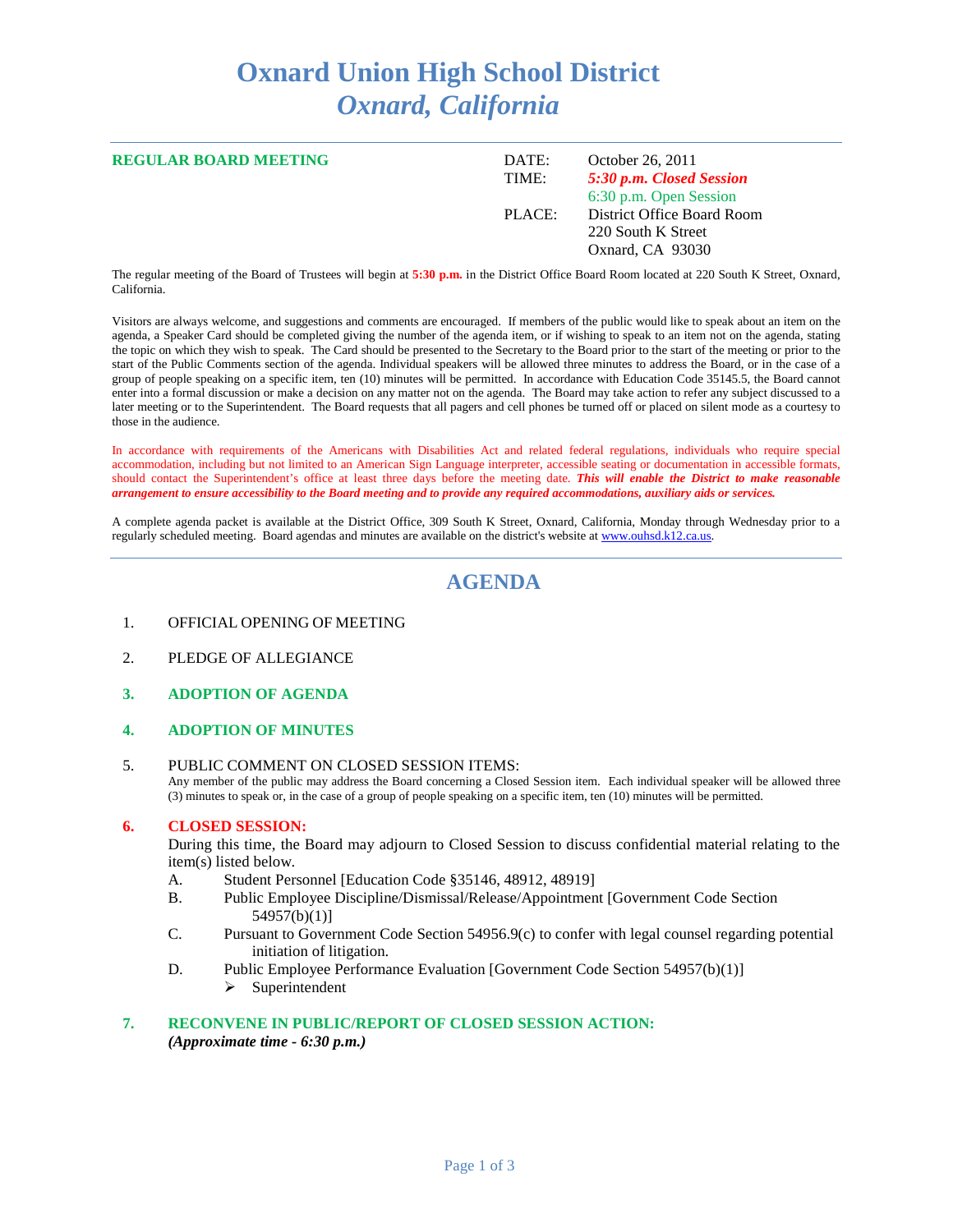Board Meeting Agenda October 26, 2011

### **8.** AUDIENCE TO ADDRESS BOARD OF TRUSTEES:

Those persons wishing to address the Board may do so at this time by completing a Speaker Card, located on the back table, and presenting it to the recording secretary. Please address your comments to the Board President. The Card should be completed giving the number of the agenda item, or if wishing to speak to an item not on the agenda, stating the topic on which they wish to speak. Individual presentations are limited to three (3) minutes each, or in the case of a group of people speaking on a specific item, ten (10) minutes will be permitted. Please refer to the complete text of Oxnard Union High School District Board Policy 910: *Procedures for Communicating with the Board of Trustees*.

#### **9. SUPERINTENDENT'S REPORTS:**

- A. Regular Report: *Student Representative to the Board of Trustees, 2011-12 School Year*
- B. Board Report: *Energy Conservation*
- Board Report:: *Interventions Committee*
- D. Board Update: *New Schools*

#### **10. CONSENT CALENDAR:**

- A. Consideration of Approval of Non-Public School Placement for Student Case Numbers 18 through 19, 11-12, According to the Recommendation of the Student's IEP Team and the Director of Special Education
- B. Consideration of Approval of Stipulated Student Expulsion by Agreement of the School Principal, the Student, and the Students' Parent/Guardian, as per Board Policy 5144, Section 22
- C. Consideration of Approval of Student Readmission from Expulsion, as per Board Policy 5144, Section 16 N
- D. Consideration of Denial of Student Readmission from Expulsion, as per Board Policy 5144, Section 16 N
- E. Consideration of Approval of Recommendation for Modifying the Bell Schedule for Adult Transition Program (AT) at Channels Islands High School
- F. Consideration of Approval of Certificated and Classified Personnel
- G. Consideration of Approval of Proposed Job Descriptions
- H. Consideration for Approval of Change Order #1 Submitted for Culinary Arts Classroom Project at Rio Mesa High School
- I. Consideration for Approval of Change Order #5 Submitted for Culinary Arts Project at Oxnard High School
- J. Consideration of Approval of Notice of Completion of the Pool Building Repair Project at Oxnard High School by Kiwitt's General Building
- K. Consideration of Approval of Agreement between Adolfo Camarillo High School and Adventures America for Grad Night 2012
- L. Consideration of Approval of Agreement between Oxnard Union High School District/Adolfo Camarillo High School and Adventures America for Grad Night 2012 Buses
- M. Consideration of Approval of MOU between City of Oxnard Police Department and Oxnard Union High School District
- N. Consideration of Approval of Agreement with Ventura County Office of Education for R.O.P. Teachers for the Auto Service Program, Banking and Finance, Culinary Arts, Hospitality & Tourism and Production Technology Offered at Channel Islands, Oxnard and Pacifica High Schools
- O. Consideration of Approval of Agreement with Herff-Jones for the Production of Oxnard High School's Yearbook
- P. Consideration of Approval of Updated Proposal for Environmental Consulting Services between Oxnard Union High School District and LSA Associates, Inc. for the New Oxnard Area High School
- Q. Consideration of Approval of Memorandum of Understanding between UCSB Math, Engineering and Science Achievement (MESA) and Channel Islands, Hueneme, Pacifica, and Oxnard High Schools

*Students First: Every day, Every school, Every classroom.*